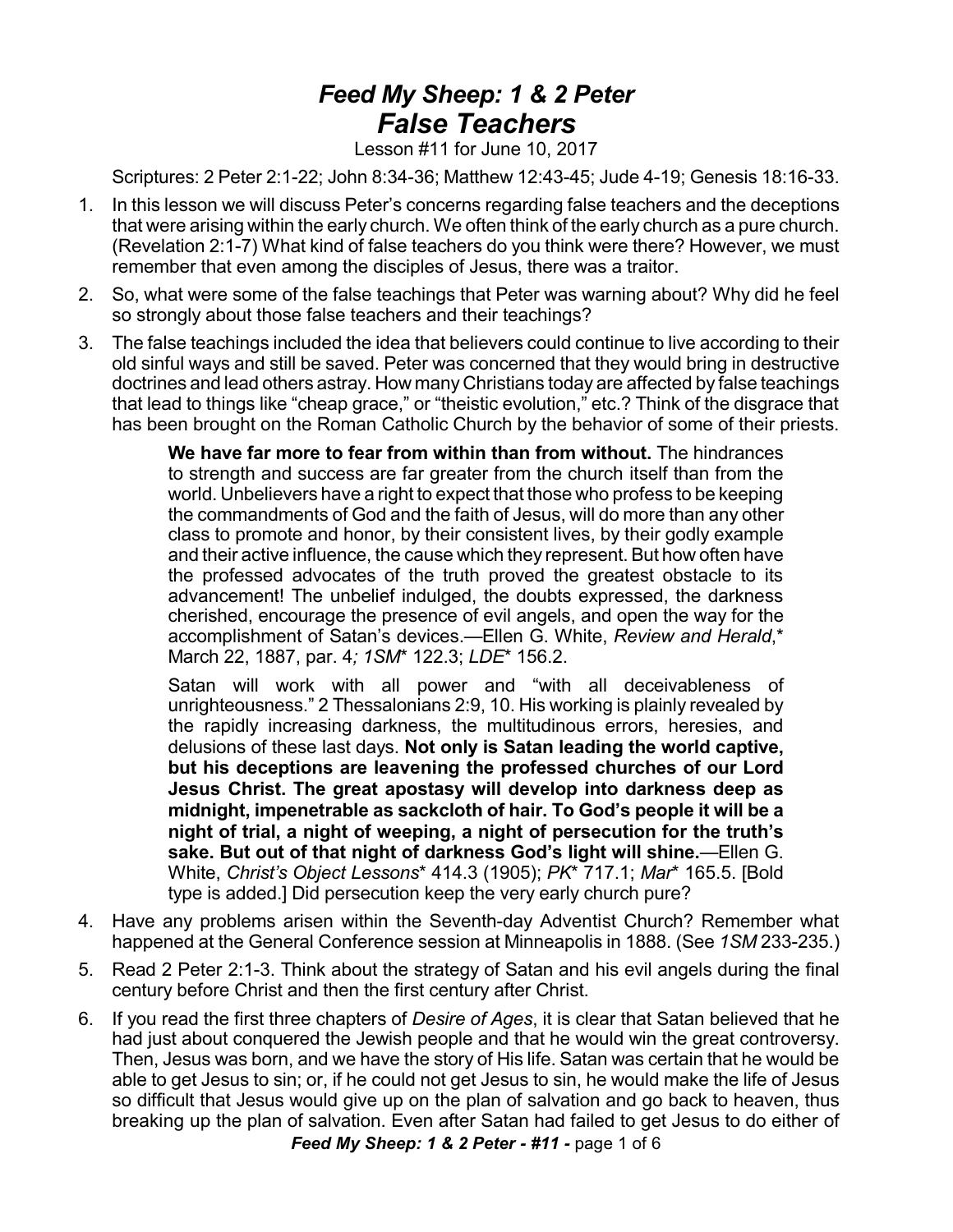those things, he (Satan) and all of his evil angels tried to keep Jesus in the tomb; (*DA* 779.1) but, they could not do that either!

- 7. Satan and all his evil host really believed, as did the Jewish leaders, that once Jesus was dead and buried, His followers would scatter, and no one would hear from them again. But, then came Pentecost! Satan was extremely disappointed, and he used all his energy to try to destroy the new church both from outside and from inside.
- 8. Read 2 Peter 2:1-3,10-22. Clearly, Peter believed that false teachers were entering in among the church members, trying to lead them astray. Those false teachers were led astray by many different things from immoral lust to hope of gain, etc. Those things caused them to make proud and stupid statements like "pagan gods came down and stole human wives!"
- 9. It is very likely that the warnings in the first few verses of 2 Peter 2 were the reason that Peter wrote this letter. Clearly, Peter thought that the church was in serious danger not only from outside persecution, as spelled out in 1 Peter, but also from internal problems.
- 10. This should not be surprising. Think of the church leaders even in the days of Jesus. They were so sure that they were right that they opposed the Messiah for whom the Jews had been waiting for hundreds of years!
- 11. How often have Seventh-day Adventists thought or even suggested that we were/are in great shape because "we have the truth"? If the truth really had us, we would have been in the kingdom before this! (See *Evangelism* 694-697.)
- 12. Read 2 Peter 2:18-19. What does it actually mean to be free from sin? We are surrounded by it, almost immersed in it. Try to imagine what it was like for Jesus to grow up in Nazareth? Why would God–the Father, the Son, and the Holy Spirit in counsel together–choose Nazareth as the place for Jesus to grow up? Was Nazareth the "sin city" of His day?
- 13. False teachers teach false, boastful words and appeal to lustful desires attracting those who have just escaped from those errors. It is easy to fall back into sins that we have been accustomed to doing in the past. Former friends and acquaintances will try to get Christians to return to their old ways. The sexual sins connected to the pagan religions of Jesus's day were great attractions to those who had once been involved in them.
- 14. It will always seem attractive to world-loving Christians that they can continue in their favorite sins and still be saved!
- 15. Read John 8:34-36. Jesus wants to set us free from sin. In this passage Jesus was speaking to the spiritual leaders of His day who really believed that because they were descendants of Abraham and because they were following all the Pharisaical requirements, they had a guaranteed ticket to the kingdom! (*DA* 171.2) And Jesus was offering to set them free from slavery and bondage! They could not imagine that they could be slaves of sin!
- 16. Could it be that some of those false teachers were coming with the same erroneous ideas that Paul warned about in Romans and Galatians–that people could be saved by their own works or that they needed to be circumcised and follow all of the Jewish rites and ceremonies in order to be saved?
- 17. What is freedom in Christ? Could a "faithful" Seventh-day Adventist be in bondage to sin? How many of us are more concerned about our situation on this earth and what people might think of us or earning a living than we are about preparation for the kingdom of heaven?
- 18. Read 2 Peter 2:17-22 and Matthew 12:43-45. People who carefully study the progress of Christian churches including the Seventh-day Adventist Church are very aware that many enter the church remain for a brief time only to then leave again. Why is that so commonly true? Returning to old habits is easy, especially when former friends are doing their best to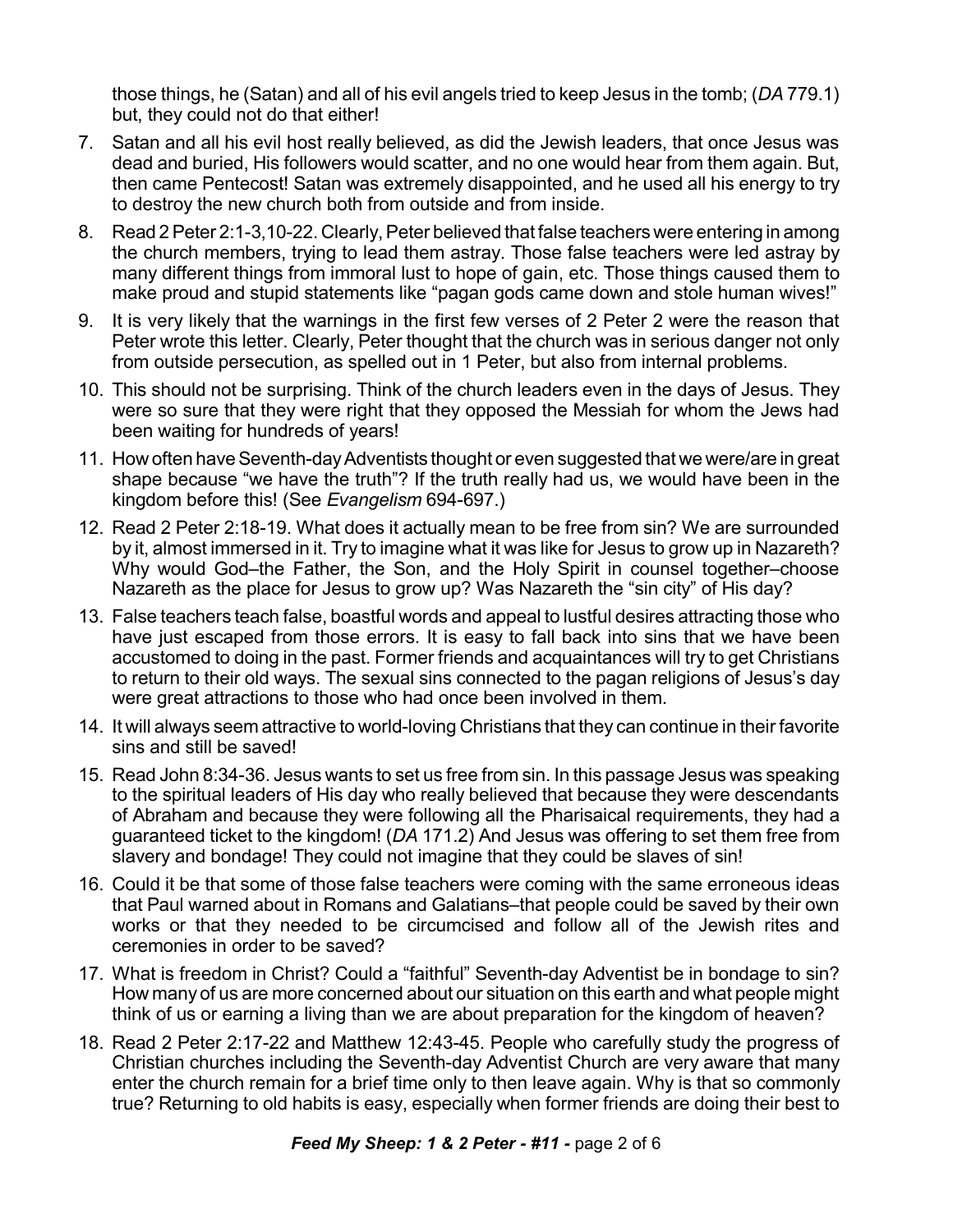get us to do so! Could it be true that as Peter warned, it would have been better never to have known the way of righteousness (2 Peter 2:21) than to have been a Christian and then left it? Why would that be? Is it true that if one falls back into his old habits, it is even more difficult to return to the righteous ways that God calls for? Old habits die hard.

We have little idea of the strength that would be ours if we would connect with the Source of all strength. We fall into sin again and again, and think it must always be so. We cling to our infirmities as if they were something to be proud of. Christ tells us that we must set our face as a flint if we would overcome. He has borne our sins in His own body on the tree; and through the power He has given us, we may resist the world, the flesh, and the devil. Then let us not talk of our weakness and inefficiency, but of Christ and His strength. When we talk of Satan's strength, the enemy fastens his power more firmly upon us. When we talk of the power of the Mighty One, the enemy is driven back. As we draw near to God, He draws near to us.—Ellen G. White, *Youth's Instructor*,\* January 4, 1900, par. 1; *MYP*\* 105.1; *AG*\* 262.2.

We want all to understand how the soul is destroyed. It is not that God sends out a decree that man shall not be saved. He does not throw a darkness before the eyes which cannot be penetrated. But man at first resists a motion of the Spirit of God, and, having once resisted, it is less difficult to do so the second time, less the third, and far less the fourth. Then comes the harvest to be reaped from the seed of unbelief and resistance. Oh what a harvest of sinful indulgences is preparing for the sickle!—Ellen G. White, *Testimonies for the Church*,\* vol. 5*,* 120.2.

- 19. However, we all know of people who have left the church and then come back. When one comes to Christ, it brings joy in heaven. (See Luke 15:11-32.) But, Peter said that returning to our old ways is like a dog returning to his vomit. This might seem like a nauseating and disgusting parallel; but, Peter wanted to be very stark in his warning. Was Peter thinking about the warnings of Jesus in Matthew 12:45 and Luke 11:26?
- 20. What can we do to help new members become more firmly established in the church and realize how important it is to remain faithful?
- 21. The church needs to get every member involved in activities that stimulate the mind and help to reach out to others. We need to organize Bible study classes that will lead our members to a deeper and more interesting understanding of Scripture. At the same time, we need to involve them in projects to reach out to non-members in order to bring more into the church.
- 22. How would you describe the sin or sins of the wicked angels? Did they break any of the Ten Commandments? What does it mean to slander the angels?Peter and Jude also mentioned Noah, Lot, and Balaam, as well as the children of Israel leaving Egypt. What do those examples teach us about God's power to destroy? We know that every one of us is dependent upon the power of God for every breath and every heartbeat. Does God ever take away the life of any of His children in the first death? This is a question which has raised a lot of discussion among many including Seventh-day Adventists. There is an entire handout on our website at [www.theox.org](http://www.theox.org) describing "The Final End of Sin and Sinners" which includes almost every passage in the Bible and the Spirit of Prophecy on that subject.
- 23. There are very apparent parallels between 2 Peter 2:1-3:7 and Jude 4-19. Why do you suppose that is? Was Peter borrowing from Jude? Or, was Jude borrowing from Peter? Or, were they both borrowing from elsewhere?
- 24. Read 1 Corinthians 10:13 and Matthew 6:13. Can we be assured that God has promised to help us when we need it? Is it clear how to recognize false teachings?
- 25. Read 2 Peter 2:12 and Jude 10. What would lead to such serious, unreasoning, and *Feed My Sheep: 1 & 2 Peter - #11 -* page 3 of 6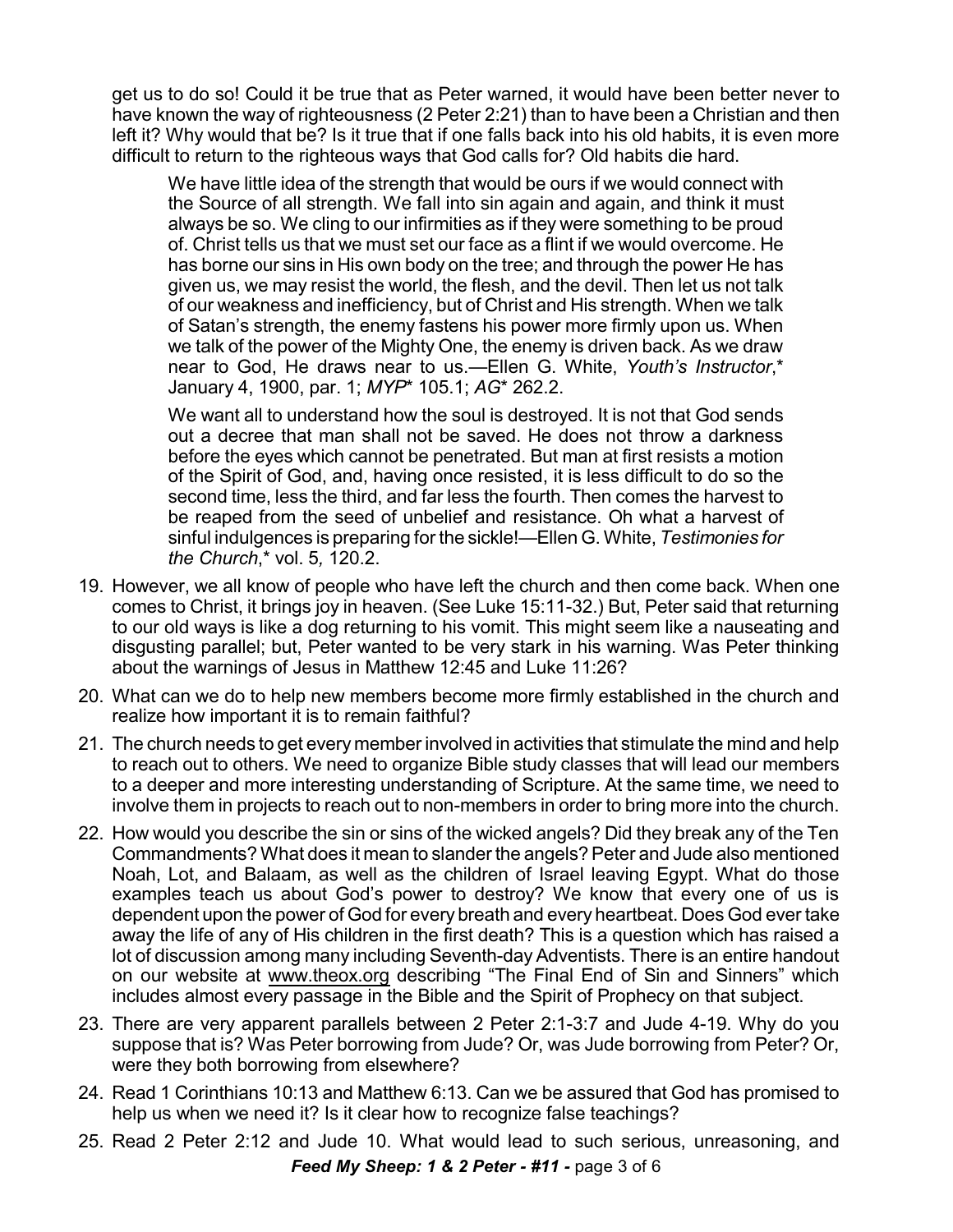irrational behavior? Sin degrades us down to the level of an animal, controlled by our own passions. God wants us to be transformed by His grace into His own image. We will be transformed into the image of whatever fills our minds. (See *GC* 555.1.) So, what is the world filling its mind with in our day? What fills the hours of television broadcasting and the pages of the Internet?

26. Consider some of the parallels between 2 Peter 2:1-3:3 and Jude 3-19. Words below in quotation marks are from the *Good News Bible*.

| 2 Peter 2:1-3:3                                                                                                                                                                                                                                                                                             | <b>Jude 3-19</b>                                                                                                                                                                                                                                                                                                               |
|-------------------------------------------------------------------------------------------------------------------------------------------------------------------------------------------------------------------------------------------------------------------------------------------------------------|--------------------------------------------------------------------------------------------------------------------------------------------------------------------------------------------------------------------------------------------------------------------------------------------------------------------------------|
| False prophets and false teachers will bring in<br>destructive, untrue doctrines.                                                                                                                                                                                                                           | Godless people have slipped in, distorting the<br>message of grace.                                                                                                                                                                                                                                                            |
| They will deny the Master who redeemed them.                                                                                                                                                                                                                                                                | They reject Jesus Christ, our only Lord and Master.                                                                                                                                                                                                                                                                            |
| They will bring upon themselves sudden destruction<br>Their Judge has been ready.                                                                                                                                                                                                                           | The Scriptures predicted the condemnation they<br>received.                                                                                                                                                                                                                                                                    |
| God did not spare the angels who sinned but threw<br>them into "hell," chained in darkness.                                                                                                                                                                                                                 | Angels did not stay within the limits of their proper<br>authority but abandoned their dwelling place; now, they<br>are bound with eternal chains in the darkness below.                                                                                                                                                       |
| God rescued the people of Israel from Egypt; but, later,<br>He destroyed those who did not believe.                                                                                                                                                                                                         | God brought a flood on the ancient world, sparing only<br>Noah and his family.                                                                                                                                                                                                                                                 |
| God destroyed the cities of Sodom and Gomorrah with<br>fire, making them examples.                                                                                                                                                                                                                          | Sodom and Gomorrah and the nearby towns indulged<br>in sexual immorality and perversion and suffered<br>eternal fire as a plain warning.                                                                                                                                                                                       |
| " <sup>9</sup> And so the Lord knows how to rescue godly people<br>from their trials and how to keep the wicked under<br>punishment for the Day of Judgement, <sup>10</sup> especially<br>those who follow their filthy bodily lusts and despise<br>God's authority."                                       | [People in Peter's day] " <sup>8</sup> have visions which make<br>them sin against their own bodies; they despise God's<br>authority and insult the glorious beings above."                                                                                                                                                    |
| " <sup>7</sup> He rescued Lot, a good man, who was distressed by<br>the immoral conduct of lawless people. <sup>8</sup> That good<br>man lived among them, and day after day he suffered<br>agony as he saw and heard their evil actions."                                                                  | Those false teachers were bold and arrogant, and<br>showed no respect for the glorious beings above;<br>instead, they insulted them.                                                                                                                                                                                           |
| " <sup>12</sup> But these people act by instinct, like wild animals<br>born to be captured and killed; they attack with insults<br>anything they do not understand. They will be<br>destroyed like wild animals, <sup>13</sup> and they will be paid with<br>suffering for the suffering they have caused." | " <sup>10</sup> But these people attack with insults anything they do<br>not understand; and those things that they know by<br>instinct, like wild animals, are the very things that<br>destroy them."                                                                                                                         |
| " <sup>13</sup> Pleasure for them is to do anything in broad<br>daylight that will satisfy their bodily appetites; they are<br>a shame and a disgrace as they join you in your meals,<br>all the while enjoying their deceitful ways!"                                                                      | " <sup>11</sup> How terrible for them! They have followed the way<br>that Cain took. For the sake of money they have given<br>themselves over to the error that Balaam committed<br><sup>12</sup> With their shameless carousing they are like dirty<br>spots in your fellowship meals. They take care only of<br>themselves." |
| " <sup>14</sup> They want to look for nothing but the chance to<br>commit adultery; their appetite for sin is never<br>satisfied."                                                                                                                                                                          | " <sup>13</sup> They are like wild waves of the sea, with their<br>shameful deeds showing up like foam."                                                                                                                                                                                                                       |

27. Scholars have noticed and suggested that the parallels between 2 Peter and Jude that we have studied in this lesson probably have not resulted from Peter copying Jude or from Jude copying Peter, but rather, that they both copied from some earlier, probably inspired, source which we no longer have available to us. Those who have a high view of inspiration and who believe that both of these books were inspired by God would claim that God is the Author or Inspirer in both cases and that He was repeating for emphasis. Does that seem like a reasonable answer to you?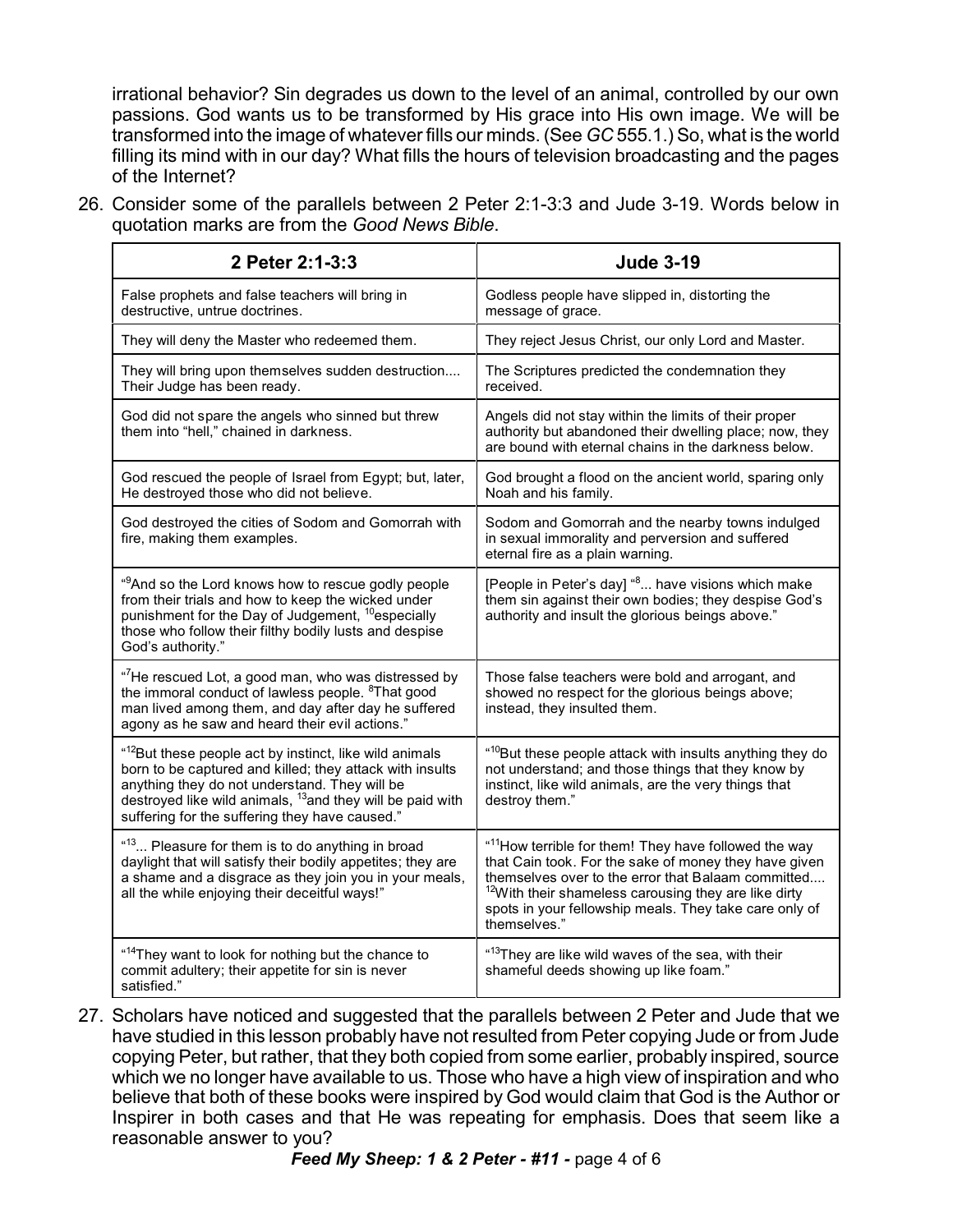- 28. What sources of corruption are entering the minds and lives of Christians in our day? How many shameful things enter the homes of Christians and Seventh-day Adventists by means of television and the Internet? How many false teachings have thus been suggested? What forms do false teachers take in the church and in the world today? How can we be sure to recognize them? Is it easy to recognize every avenue that Satan uses to attack us?
- 29. Notice that these problems do not include the persecutions coming to Christians from outside the church. These are sins which happen within–and from within–the church.
- 30. Read Genesis 13:12-13; 18:16-33; and 19:12-25. The story of Sodom and Gomorrah and the experience of loss by Lot's family in that wicked place is a very sad one. What do you think actuallyhappened to those cities? We know that God's two angels led Lot, his wife, and his two daughters out of Sodom. However, soon, his wife turned around and became a pillar of salt. Considering the subsequent stories of Lot, his two daughters, and their descendants, would it have been better if they all had perished in Sodom? Remember that under inspiration, Peter twice described Lot as a "good man." (2 Peter 2:7-8, *GNB*) Why are these stories included in Scripture? Wouldn't it have been better just to have left those stories out? Peter saw two lessons from the story of Sodom and Lot: 1) God is able to control even the destinies of the wicked; (2 Peter 2:6) and 2) He knows how, by whatever means necessary, to rescue the righteous. (2 Peter 2:7-9)
- 31. The story of Balaam is also mentioned. Read Numbers 22:1-24:25 and 31:8. What a sad story! How many Seventh-day Adventists today are being led into sin by their greed for money? Is the story of Balaam part of the reason Paul said: "For the love of money is a source of all kinds of evil. Some have been so eager to have it that they have wandered away from the faith and have broken their hearts with many sorrows." (1 Timothy 6:10, *GNB*\*)
- 32. Many Seventh-day Adventists today, especially in the developed world, are doing very well financially. But, virtually all Seventh-day Adventists have available to them a wealth of spiritual material including the Bible and the writings of Ellen White. We are more spiritually blessed than any other group in history. There is no way that we can say that we have not been warned about what is coming.

**One thing is certain: Those Seventh-day Adventists who take their stand under Satan's banner will first give up their faith in the warnings and reproofs contained in the Testimonies of God's Spirit.**—Ellen G. White, *Letter 156, 1903*,\* 2 (To Brother Magan, July 27, 1903.); *1MR*\* 102.4; *3MR*\* 259.2*; 3SM*\* 84.3; *LDE*\* 177.4; *SpM*\* 305.4.

The very last deception of Satan will be to make of none effect the testimony of the Spirit of God. "Where there is no vision, the people perish" (Proverbs 29:18). Satan will work ingeniously, in different ways and through [178] different agencies, to unsettle the confidence of God's remnant people in the true testimony.—Ellen G. White, *Letter 12, 1890*,\* 14 (Written at Petoskey, Michigan, August 12, 1890, to Brother and Sister Garmire); *10MR*\* 311.1*; 1SM*\* 48.3 (1890); *2SM*\* 78.2; *FLB*\* 296.6; *Mar*\* 158.4; *LDE*\* 177.5. [Bold type is added.] (Note that this letter was written in the aftermath of the General Conference session of 1888.)

33. As we noted earlier, Peter discussed *freedom in Christ*. What does *freedom in Christ* mean? We can think of examples in Christian history such as that of Martin Luther that give us a hint. To believe that somehow by multitudes of so-called holy behaviors, we can earn our way to heaven must certainly be a heavy burden. But, believing in the idea of *freedom in Christ* has some dangers.